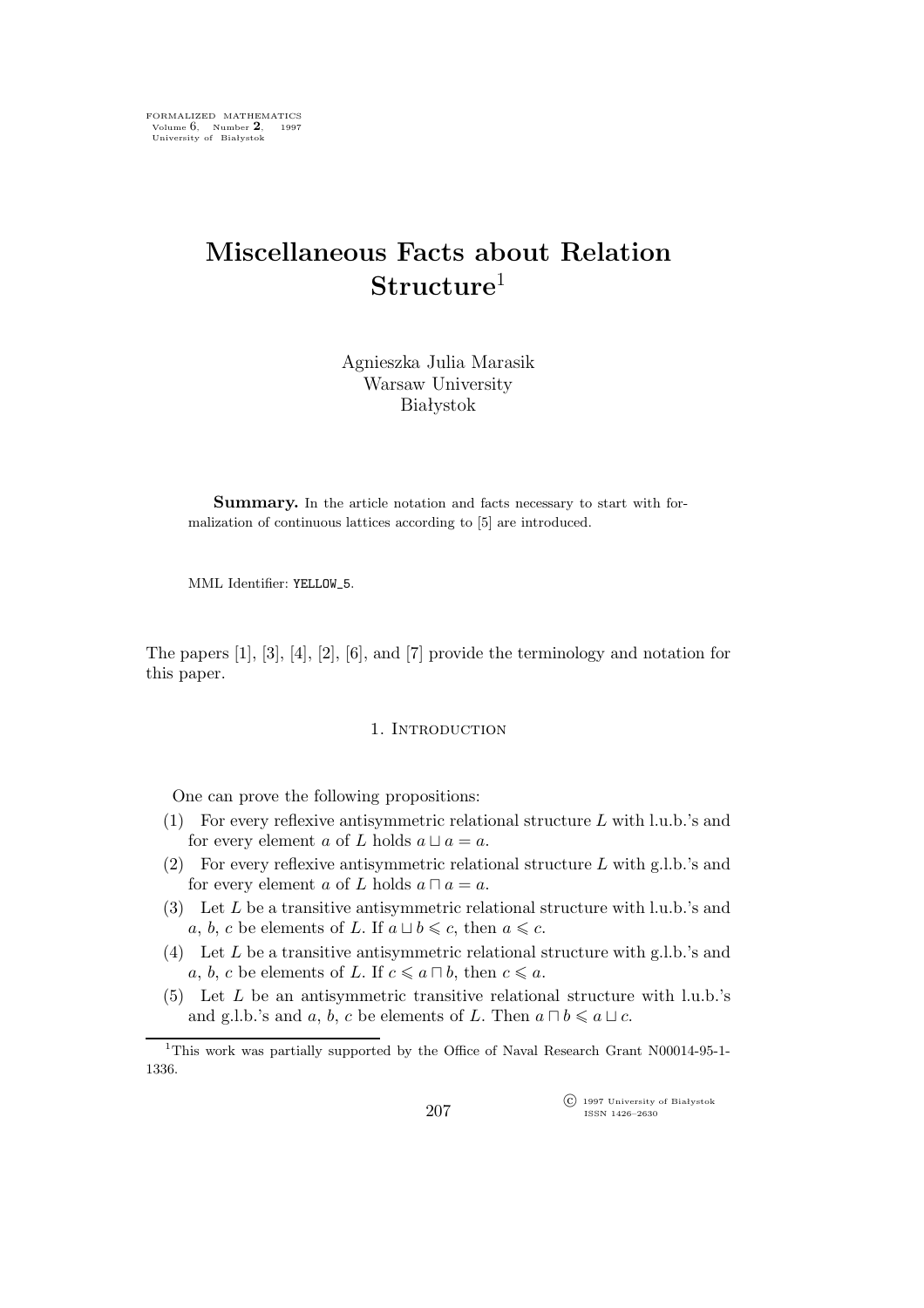## 208 agnieszka julia marasik

- (6) Let  $L$  be an antisymmetric transitive relational structure with g.l.b.'s and a, b, c be elements of L. If  $a \leq b$ , then  $a \sqcap c \leq b \sqcap c$ .
- (7) Let L be an antisymmetric transitive relational structure with l.u.b.'s and a, b, c be elements of L. If  $a \leq b$ , then  $a \sqcup c \leq b \sqcup c$ .
- (8) For every sup-semilattice L and for all elements a, b of L such that  $a \leq b$ holds  $a \sqcup b = b$ .
- (9) For every sup-semilattice L and for all elements a, b, c of L such that  $a \leq c$  and  $b \leq c$  holds  $a \sqcup b \leq c$ .
- (10) For every semilattice L and for all elements a, b of L such that  $b \leq a$ holds  $a \sqcap b = b$ .

## 2. Difference in Relation Structure

We now state the proposition

(11) For every Boolean lattice L and for all elements x, y of L holds y is a complement of x iff  $y = \neg x$ .

Let  $L$  be a non empty relational structure and let  $a, b$  be elements of  $L$ . The functor  $a \setminus b$  yielding an element of  $L$  is defined as follows:

(Def. 1) a *\* b = a *⊓ ¬*b.

Let  $L$  be a non empty relational structure and let  $a, b$  be elements of  $L$ . The functor *a*−*b* yields an element of *L* and is defined as follows:

 $(\text{Def. 2}) \quad a \dot{-} b = (a \setminus b) \sqcup (b \setminus a).$ 

Let  $L$  be an antisymmetric relational structure with g.l.b.'s and l.u.b.'s and let a, b be elements of L. Let us notice that the functor  $a - b$  is commutative.

Let  $L$  be a non empty relational structure and let  $a, b$  be elements of  $L$ . We say that a meets b if and only if:

(Def. 3) a *⊓* b *6*= *⊥*L.

We introduce  $a$  misses  $b$  as an antonym of  $a$  meets  $b$ .

Let  $L$  be an antisymmetric relational structure with g.l.b.'s and let  $a, b$ be elements of  $L$ . Let us note that the predicate  $a$  meets  $b$  is symmetric. We introduce  $a$  misses  $b$  as an antonym of  $a$  meets  $b$ .

Next we state a number of propositions:

- (12) Let L be an antisymmetric transitive relational structure with g.l.b.'s and l.u.b.'s and a, b, c be elements of L. If  $a \leq c$ , then  $a \setminus b \leq c$ .
- $(13)$  Let L be an antisymmetric transitive relational structure with g.l.b.'s and l.u.b.'s and a, b, c be elements of L. If  $a \leq b$ , then  $a \setminus c \leq b \setminus c$ .
- (14) Let L be an antisymmetric transitive relational structure with g.l.b.'s and l.u.b.'s and a, b be elements of L. Then  $a \setminus b \leq a$ .
- (15) Let L be an antisymmetric transitive relational structure with g.l.b.'s and l.u.b.'s and a, b be elements of L. Then  $a \setminus b \leq a-b$ .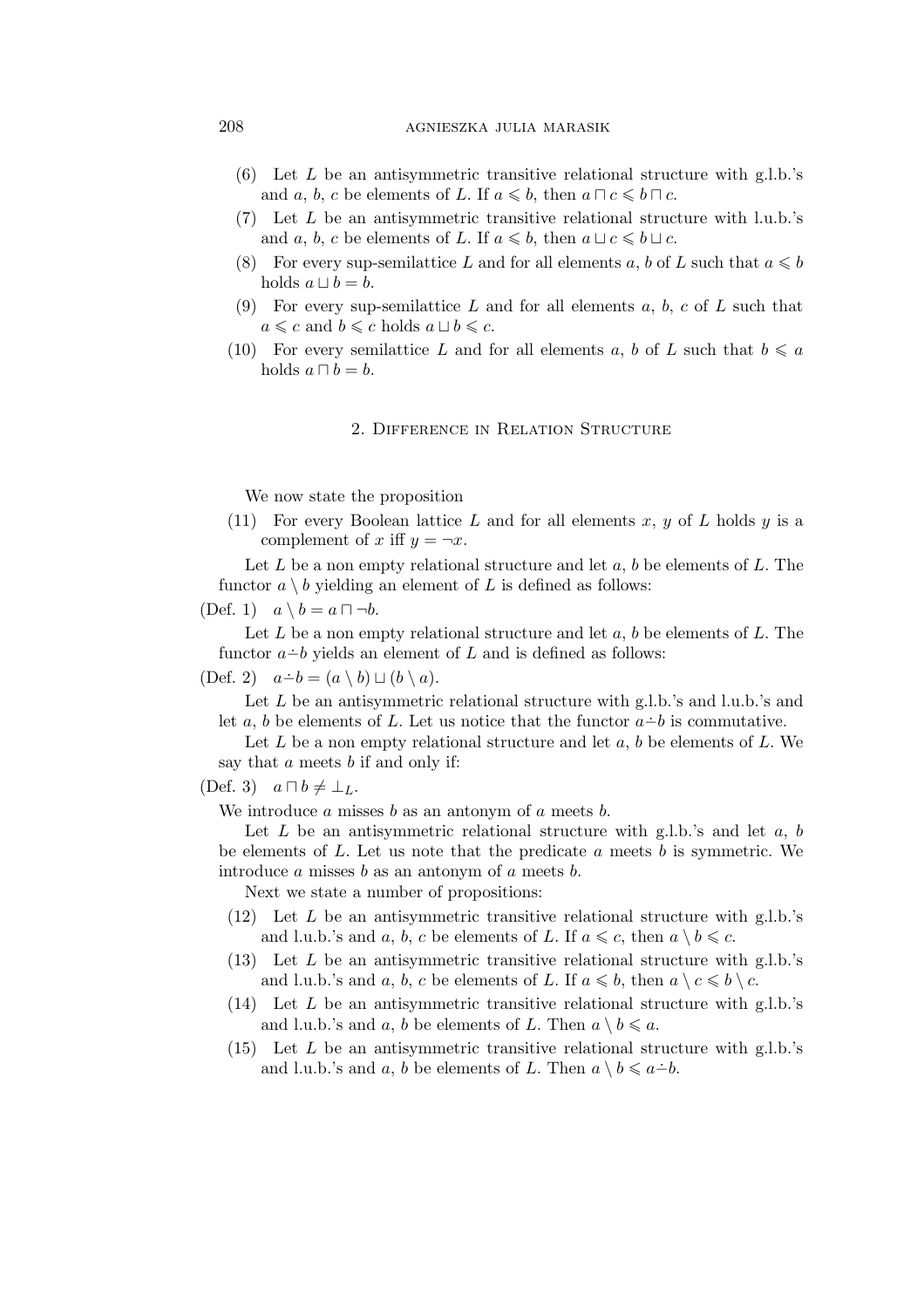- (16) For every lattice L and for all elements a, b, c of L such that  $a \setminus b \leq c$ and  $b \setminus a \leq c$  holds  $a \dot{-} b \leq c$ .
- (17) For every lattice  $L$  and for every element  $a$  of  $L$  holds  $a$  meets  $a$  iff  $a \neq \perp_L$ .
- (18) Let L be an antisymmetric transitive relational structure with g.l.b.'s and l.u.b.'s and a, b, c be elements of L. Then  $a \sqcap (b \setminus c) = a \sqcap b \setminus c$ .
- (19) Let L be an antisymmetric transitive relational structure with g.l.b.'s. Suppose L is distributive. Let a, b, c be elements of L. If  $a \sqcap b \sqcup a \sqcap c = a$ , then  $a \leq b \sqcup c$ .
- (20) For every lattice L such that L is distributive and for all elements a, b,  $c$  of  $L$  holds  $a \sqcup b \sqcap c = (a \sqcup b) \sqcap (a \sqcup c).$
- (21) For every lattice L such that L is distributive and for all elements  $a, b$ , c of L holds  $(a \sqcup b) \setminus c = (a \setminus c) \sqcup (b \setminus c).$

#### 3. Lower-bound in Relation Structure

Next we state a number of propositions:

- $(22)$  Let L be a lower-bounded non empty antisymmetric relational structure and a be an element of L. If  $a \leq \perp_L$ , then  $a = \perp_L$ .
- $(23)$  Let L be a lower-bounded semilattice and a, b, c be elements of L. If  $a \leq b$  and  $a \leq c$  and  $b \sqcap c = \perp_L$ , then  $a = \perp_L$ .
- (24) Let L be a lower-bounded antisymmetric relational structure with l.u.b.'s and a, b be elements of L. If  $a \sqcup b = \perp_L$ , then  $a = \perp_L$  and  $b = \perp_L$ .
- $(25)$  Let L be a lower-bounded antisymmetric transitive relational structure with g.l.b.'s and a, b, c be elements of L. If  $a \leq b$  and  $b \sqcap c = \perp_L$ , then  $a \sqcap c = \bot_L$ .
- (26) For every lower-bounded semilattice L and for every element a of L holds  $\perp$ <sub>L</sub>  $\setminus$  a =  $\perp$ <sub>L</sub>.
- (27) Let L be a lower-bounded antisymmetric transitive relational structure with g.l.b.'s and a, b, c be elements of L. If a meets b and  $b \leq c$ , then a meets c.
- (28) Let L be a lower-bounded antisymmetric relational structure with g.l.b.'s and *a* be an element of L. Then  $a \sqcap \bot_L = \bot_L$ .
- (29) Let L be a lower-bounded antisymmetric transitive relational structure with g.l.b.'s and l.u.b.'s and a, b, c be elements of L. If a meets  $b \sqcap c$ , then a meets b.
- (30) Let L be a lower-bounded antisymmetric transitive relational structure with g.l.b.'s and l.u.b.'s and a, b, c be elements of L. If a meets  $b \setminus c$ , then a meets b.
- (31) Let L be a lower-bounded antisymmetric transitive relational structure with g.l.b.'s and a be an element of L. Then a misses  $\perp_L$ .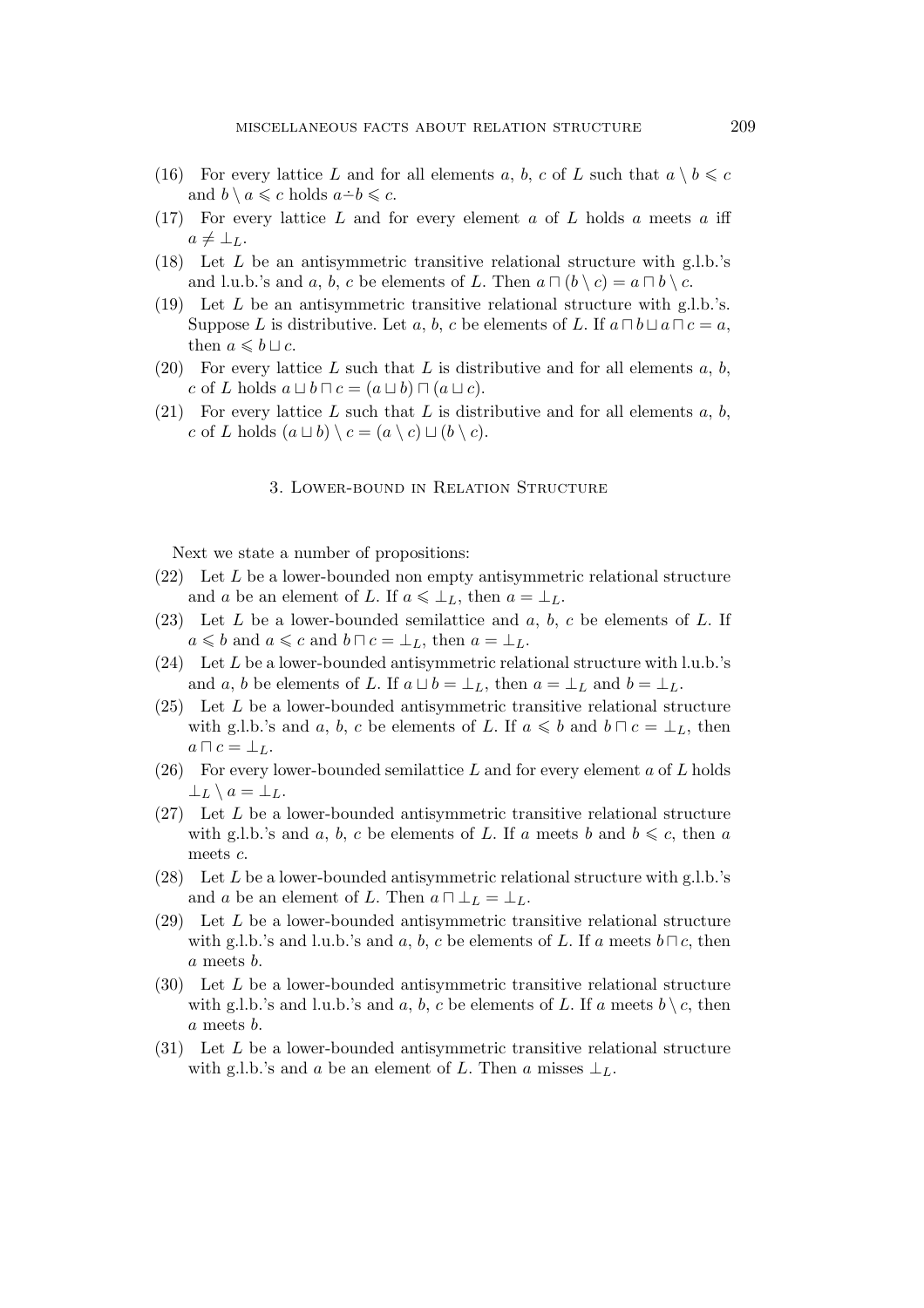- (32) Let L be a lower-bounded antisymmetric transitive relational structure with g.l.b.'s and a, b, c be elements of L. If a misses c and  $b \leq c$ , then a misses b.
- (33) Let L be a lower-bounded antisymmetric transitive relational structure with g.l.b.'s and  $a, b, c$  be elements of  $L$ . If  $a$  misses  $b$  or  $a$  misses  $c$ , then a misses b *⊓* c.
- (34) Let L be a lower-bounded lattice and a, b, c be elements of L. If  $a \leq b$ and  $a \leq c$  and b misses c, then  $a = \perp_L$ .
- (35) Let L be a lower-bounded antisymmetric transitive relational structure with g.l.b.'s and a, b, c be elements of L. If a misses b, then  $a \sqcap c$  misses b *⊓* c.

#### 4. Boolean Lattices

We adopt the following rules: L will denote a Boolean non empty relational structure and  $a, b, c, d$  will denote elements of  $L$ .

Next we state a number of propositions:

- $(36)$   $a \Box b \Box b \Box c \Box c \Box a = (a \Box b) \Box (b \Box c) \Box (c \Box a).$
- $(37)$   $a \square \neg a = \bot_L$  and  $a \square \neg a = \top_L$ .
- (38) If  $a \setminus b \leqslant c$ , then  $a \leqslant b \sqcup c$ .
- (39)  $\neg(a \sqcup b) = \neg a \sqcap \neg b$  and  $\neg(a \sqcap b) = \neg a \sqcup \neg b$ .
- (40) If  $a \leq b$ , then  $\neg b \leq \neg a$ .
- (41) If  $a \leq b$ , then  $c \setminus b \leq c \setminus a$ .
- (42) If  $a \leq b$  and  $c \leq d$ , then  $a \setminus d \leq b \setminus c$ .
- (43) If  $a \le b \sqcup c$ , then  $a \setminus b \le c$  and  $a \setminus c \le b$ .
- (44)  $\neg a \leqslant \neg (a \sqcap b)$  and  $\neg b \leqslant \neg (a \sqcap b)$ .
- (45)  $\neg(a \sqcup b) \leq \neg a$  and  $\neg(a \sqcup b) \leq \neg b$ .
- (46) If  $a \leq b \setminus a$ , then  $a = \perp_L$ .
- (47) If  $a \leq b$ , then  $b = a \sqcup (b \setminus a)$ .
- $(48)$   $a \setminus b = \perp_L$  iff  $a \leq b$ .
- (49) If  $a \leq b \sqcup c$  and  $a \sqcap c = \perp_L$ , then  $a \leq b$ .
- $(50)$   $a \sqcup b = (a \setminus b) \sqcup b.$
- $(51)$   $a \setminus (a \sqcup b) = \perp_L$ .
- $(52)$   $a \setminus a \sqcap b = a \setminus b.$
- $(53)$   $(a \setminus b) \sqcap b = \perp_L$ .
- $(54)$   $a \sqcup (b \setminus a) = a \sqcup b$ .
- $(55)$   $a \sqcap b \sqcup (a \setminus b) = a.$
- (56)  $a \setminus (b \setminus c) = (a \setminus b) \sqcup a \sqcap c$ .
- $(57)$   $a \setminus (a \setminus b) = a \sqcap b$ .